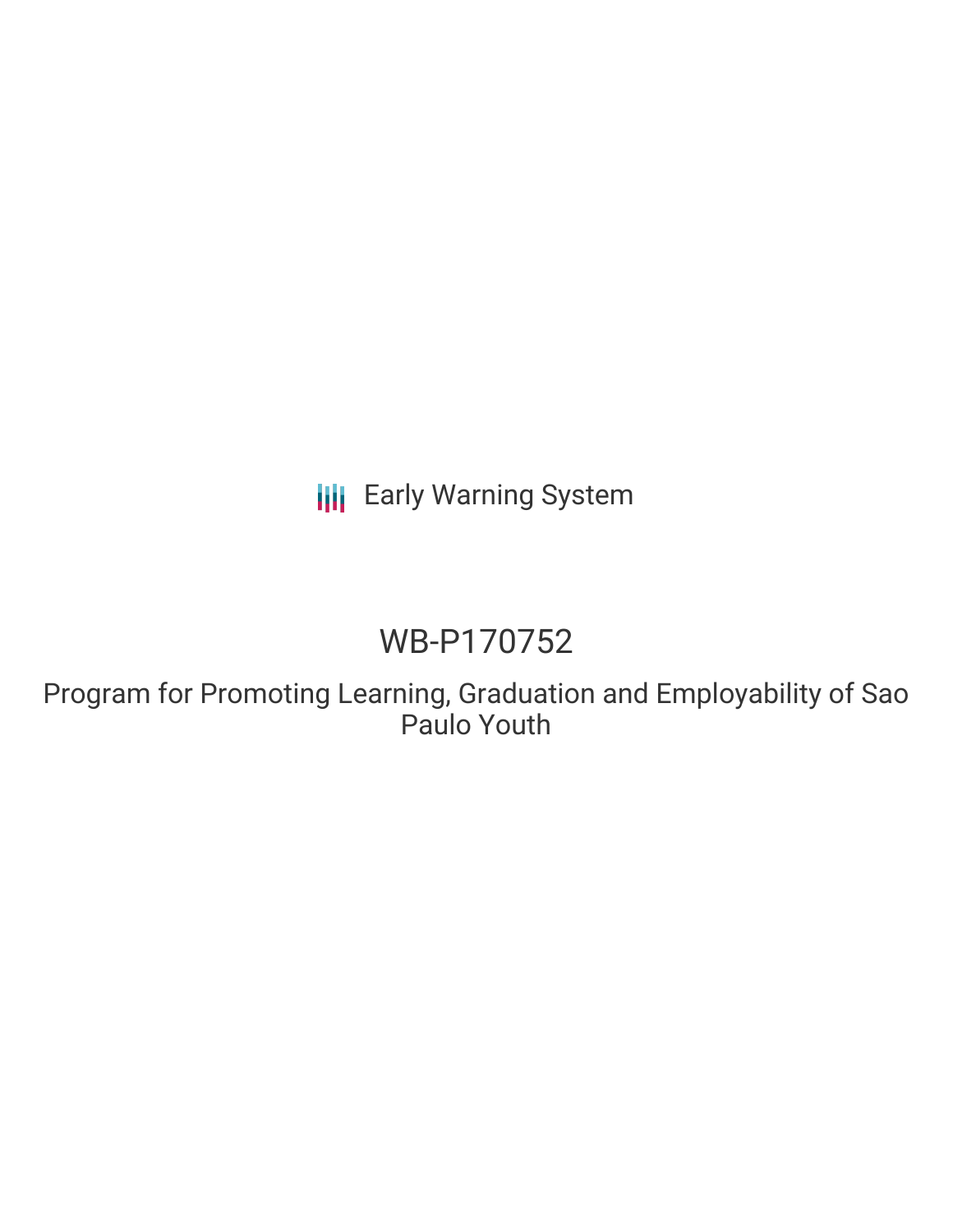

# Early Warning System Program for Promoting Learning, Graduation and Employability of Sao Paulo Youth

## **Quick Facts**

| <b>Countries</b>               | Brazil                      |
|--------------------------------|-----------------------------|
| <b>Specific Location</b>       | State of São Paulo          |
| <b>Financial Institutions</b>  | World Bank (WB)             |
| <b>Status</b>                  | Pipeline                    |
| <b>Bank Risk Rating</b>        | U                           |
| <b>Voting Date</b>             | 2020-10-01                  |
| <b>Borrower</b>                | Government of Brazil        |
| <b>Sectors</b>                 | <b>Education and Health</b> |
| <b>Investment Amount (USD)</b> | \$300.00 million            |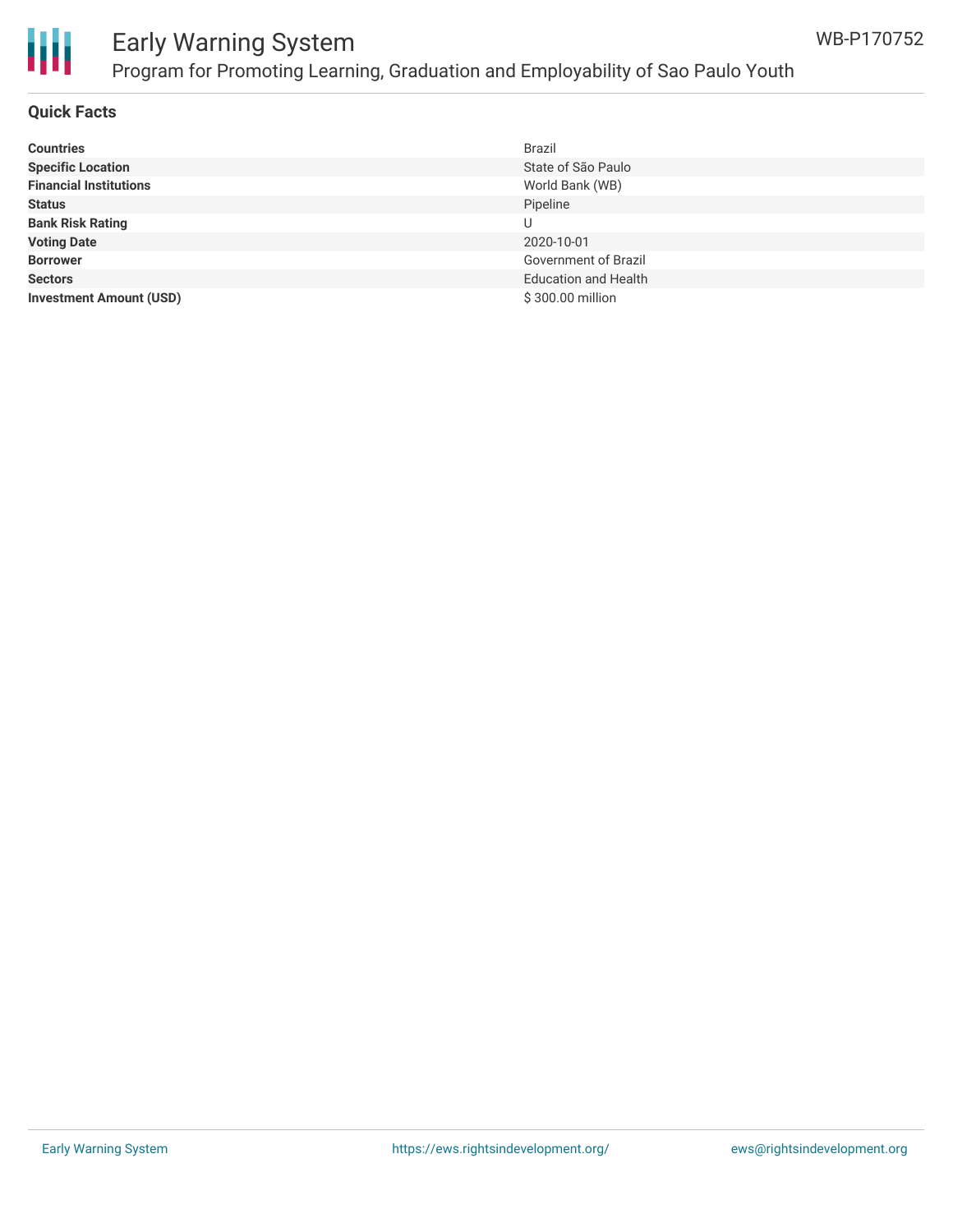

# Early Warning System Program for Promoting Learning, Graduation and Employability of Sao Paulo Youth

## **Project Description**

Increase learning, graduation and employability of the Youth in the State of São Paulo with more efficient use of public resources.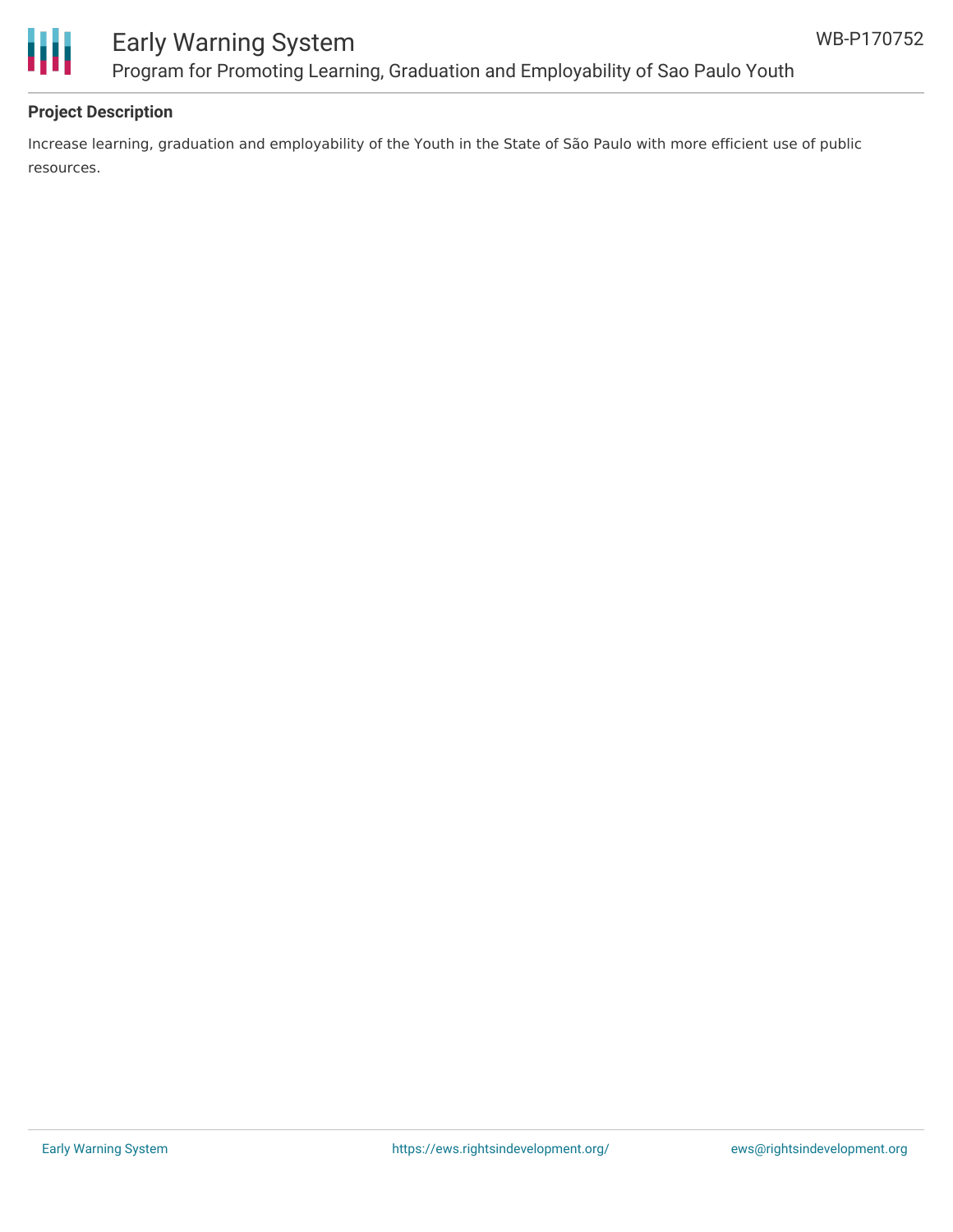

#### **Investment Description**

World Bank (WB)

The investment type was not avalable at the time of the snapshot.